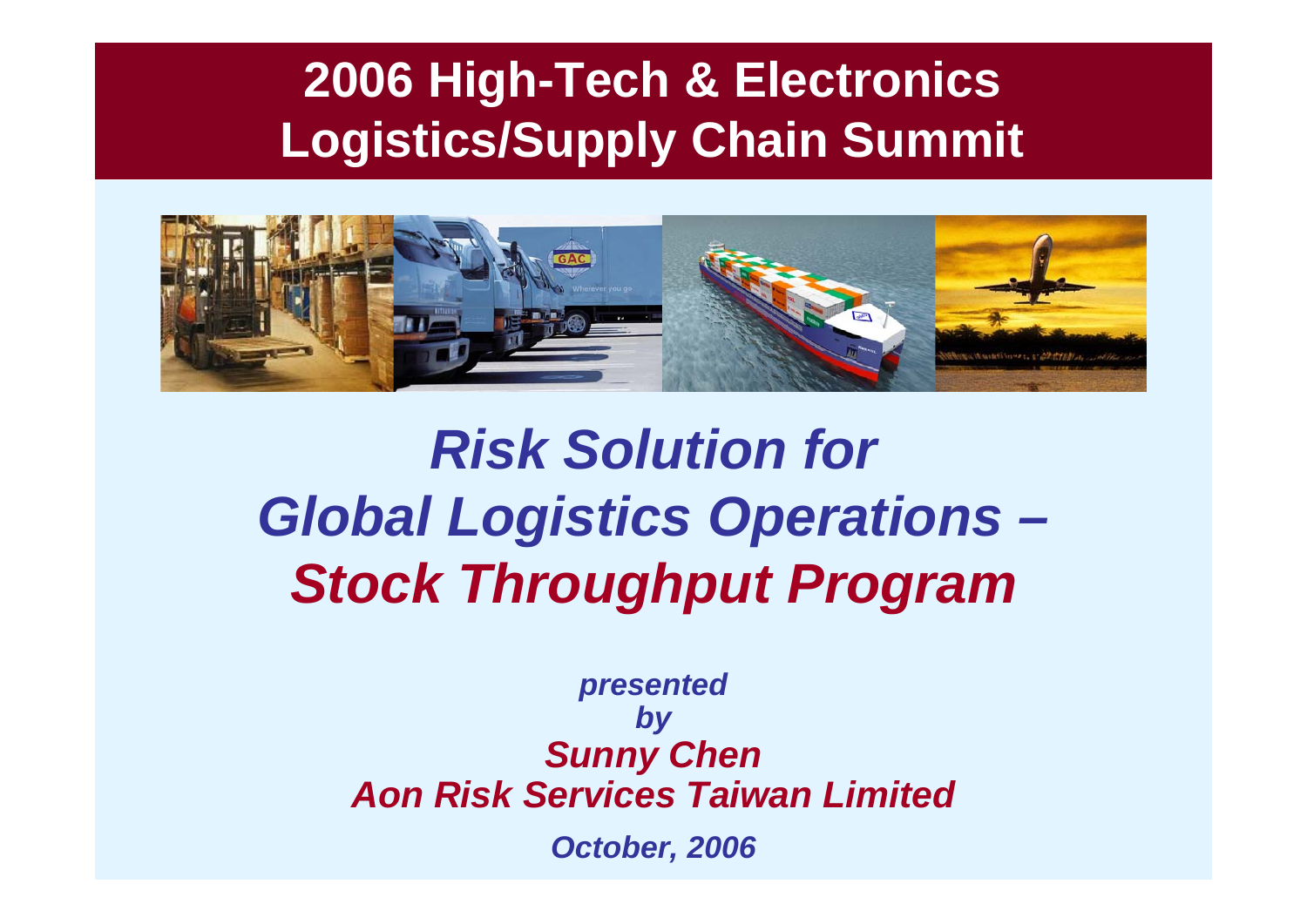# **Marine Cargo Insurance v.s. Stock Throughput**

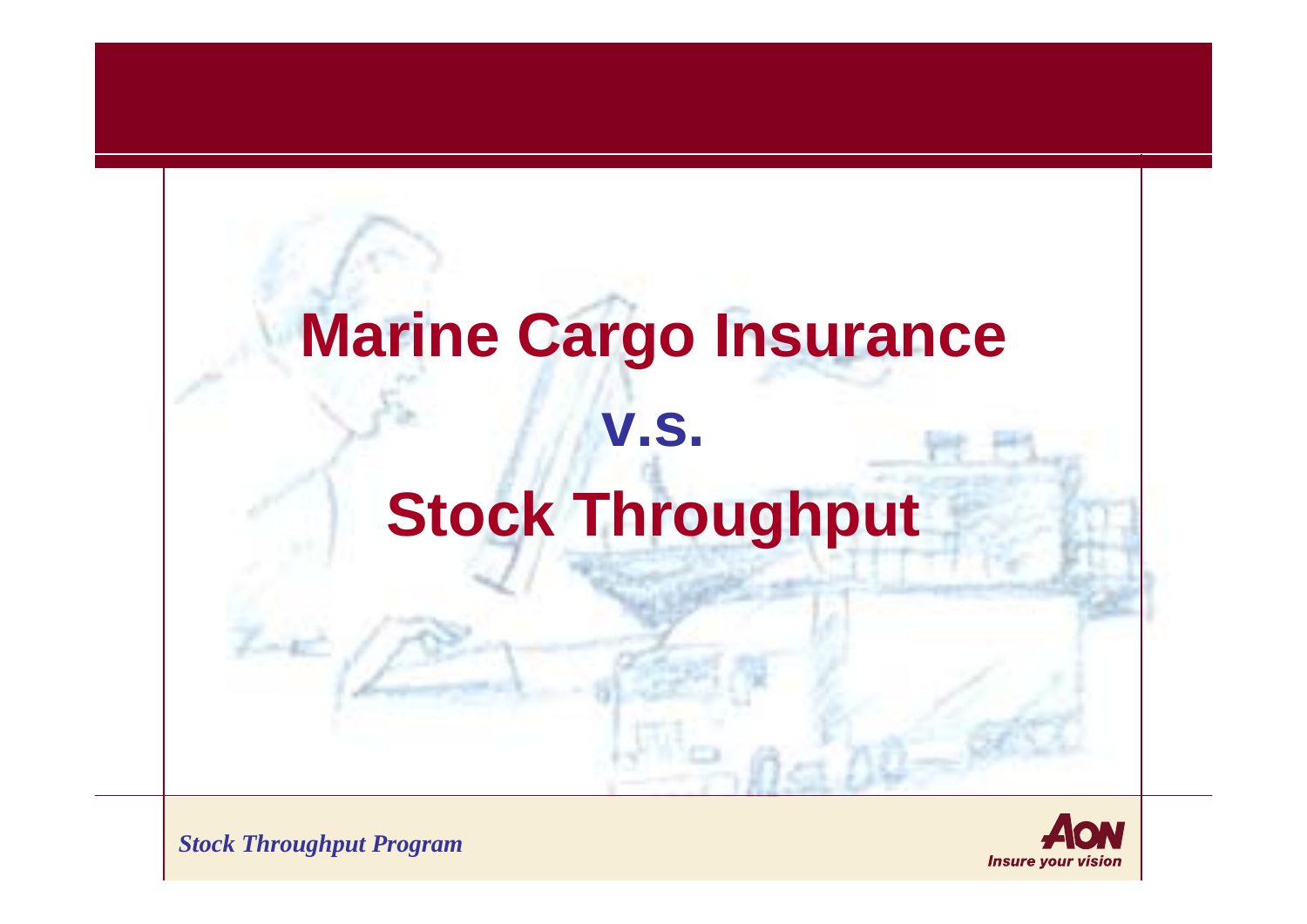#### **Stock Throughput Program**

# *One Policy to cover all transit and storage exposures for stocks of an Assured on a worldwide basis*

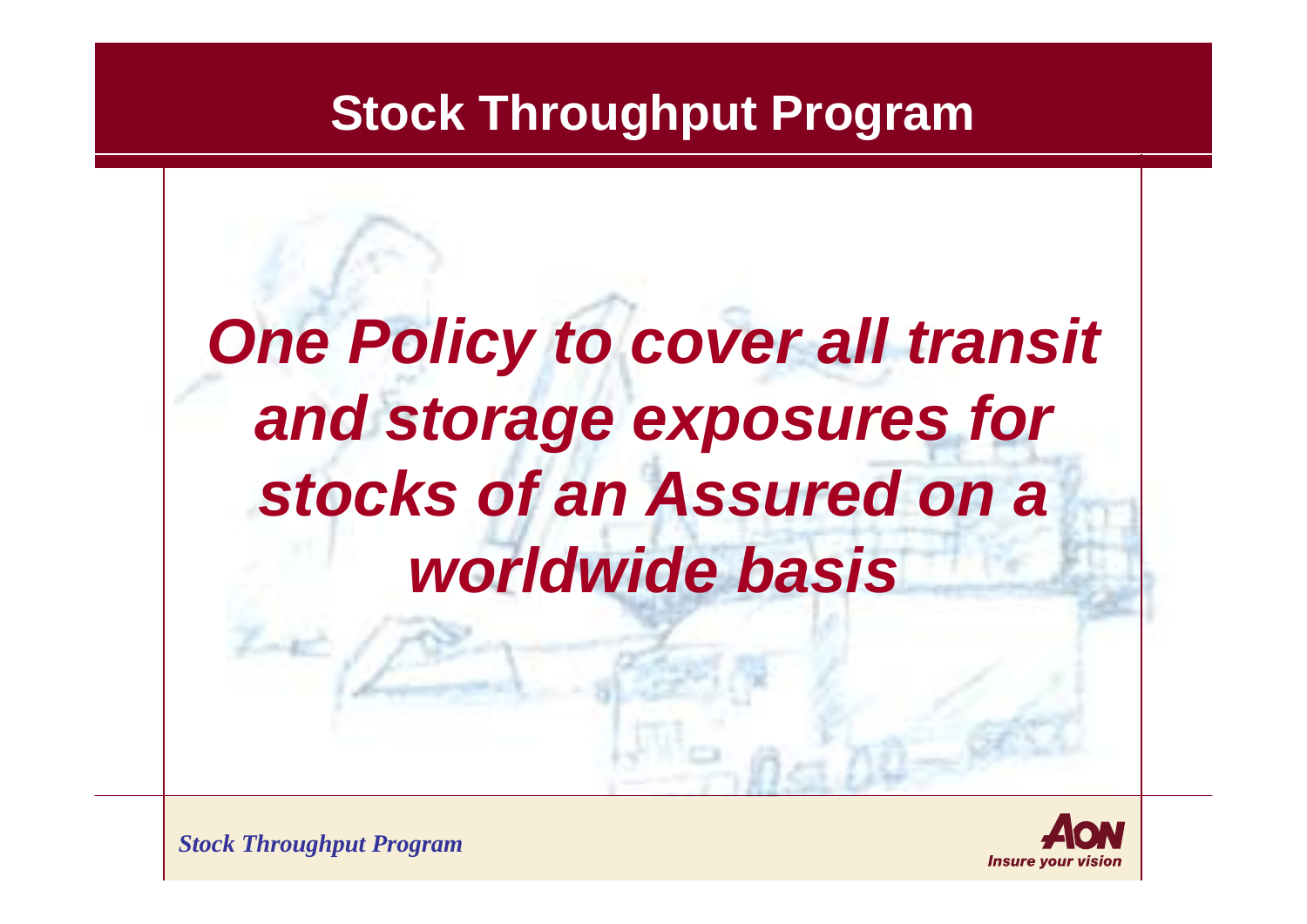

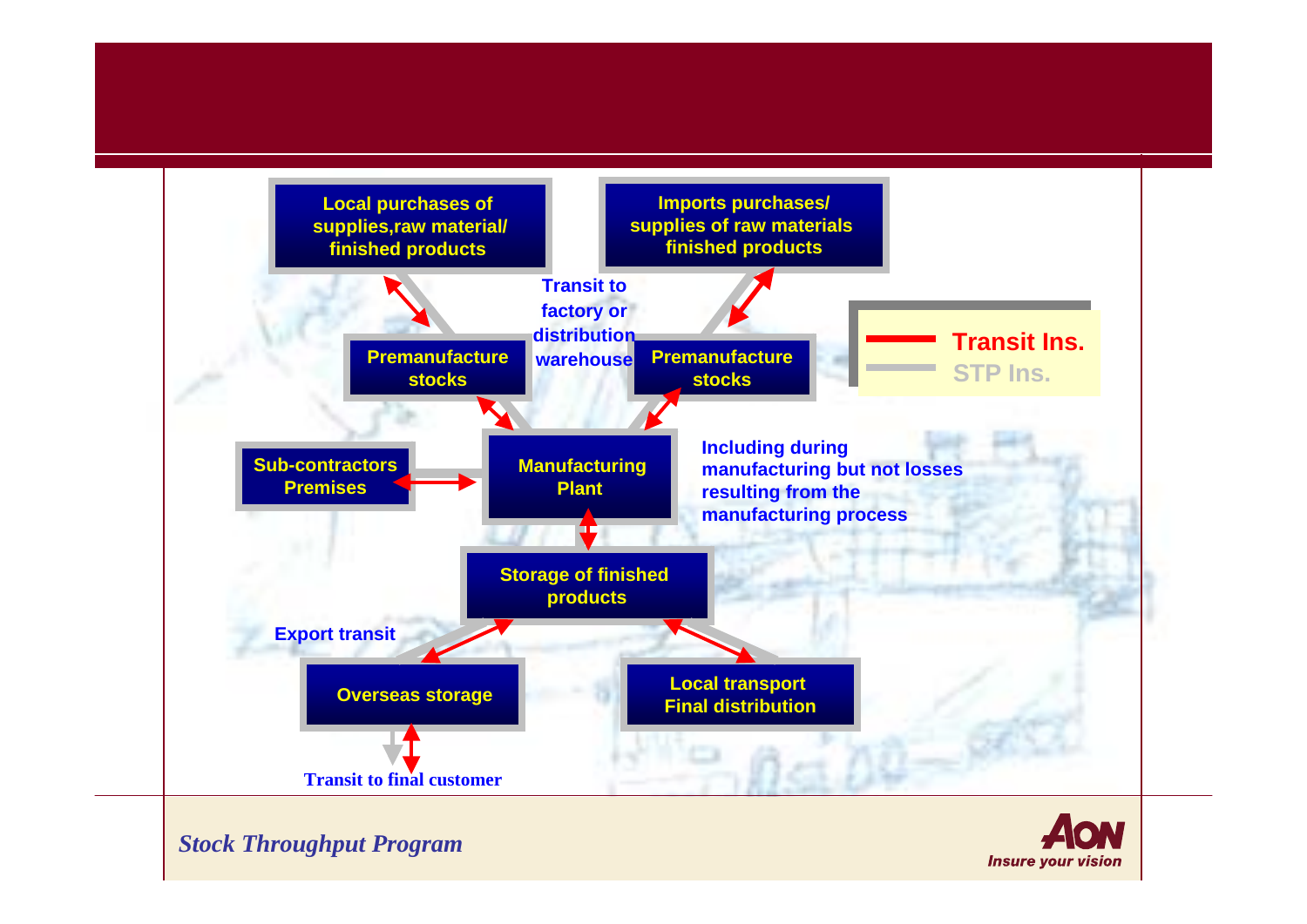### **Global Stocks Throughput Program (STP)**

- **Single Policy**
- **Cover the risk of stocks in worldwide**
	- **In transit**
		- *Inland, Ocean Vessel, Air*
	- **In storage**
		- *Own Location*
		- *3rd party's warehouse*
		- *Unnamed Location*

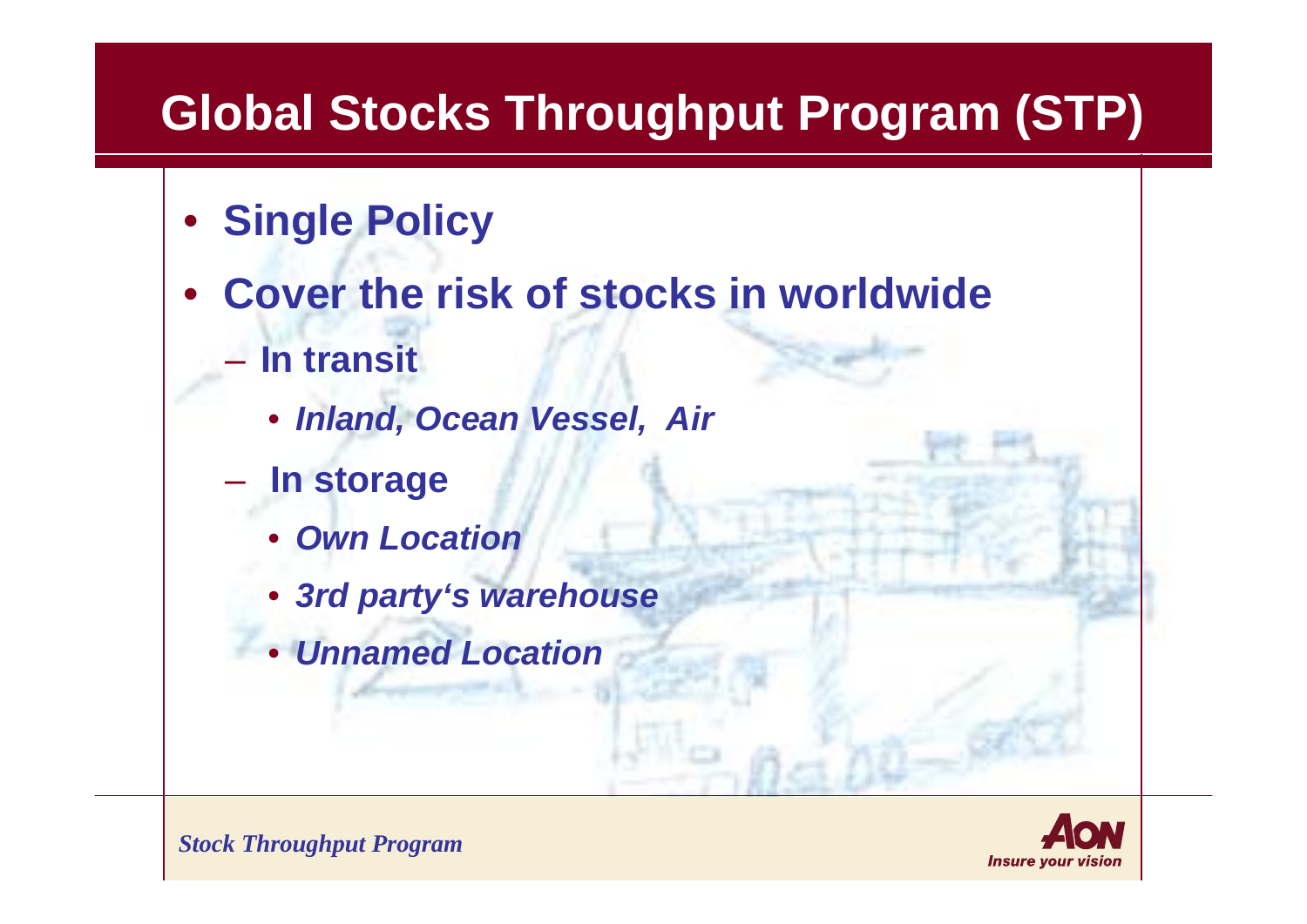## **Global Stocks Throughput Program (Cont')**

- **Advantage of STP**
	- $\mathcal{L}_{\mathcal{A}}$  , where  $\mathcal{L}_{\mathcal{A}}$  is the set of  $\mathcal{L}_{\mathcal{A}}$ **Global Logistics Operation**
	- $\mathcal{L}_{\mathcal{A}}$  , where  $\mathcal{L}_{\mathcal{A}}$  is the set of  $\mathcal{L}_{\mathcal{A}}$ **Cost efficiency**
	- $\mathcal{L}_{\mathcal{A}}$  , where  $\mathcal{L}_{\mathcal{A}}$  is the set of  $\mathcal{L}_{\mathcal{A}}$ **Same coverage in different countries**
	- $\mathcal{L}_{\mathcal{A}}$  , and the set of  $\mathcal{L}_{\mathcal{A}}$ **No gap in coverage**
	- $\mathcal{L}_{\mathcal{A}}$  , and the set of  $\mathcal{L}_{\mathcal{A}}$ **No time limit in storage**
	- $\mathcal{L}_{\mathcal{A}}$  , and the set of  $\mathcal{L}_{\mathcal{A}}$ **Easy to administration**

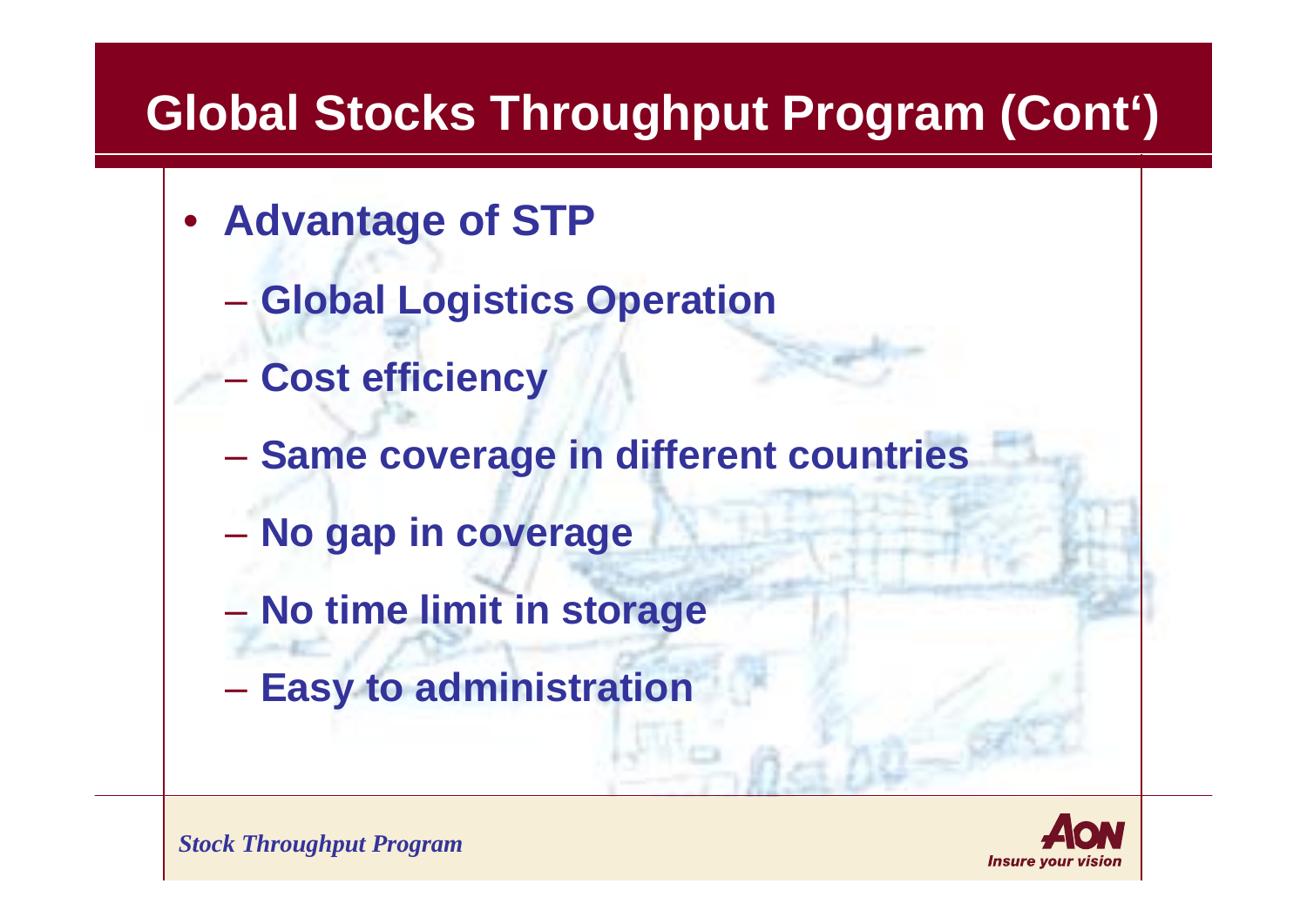#### **STP Structure**



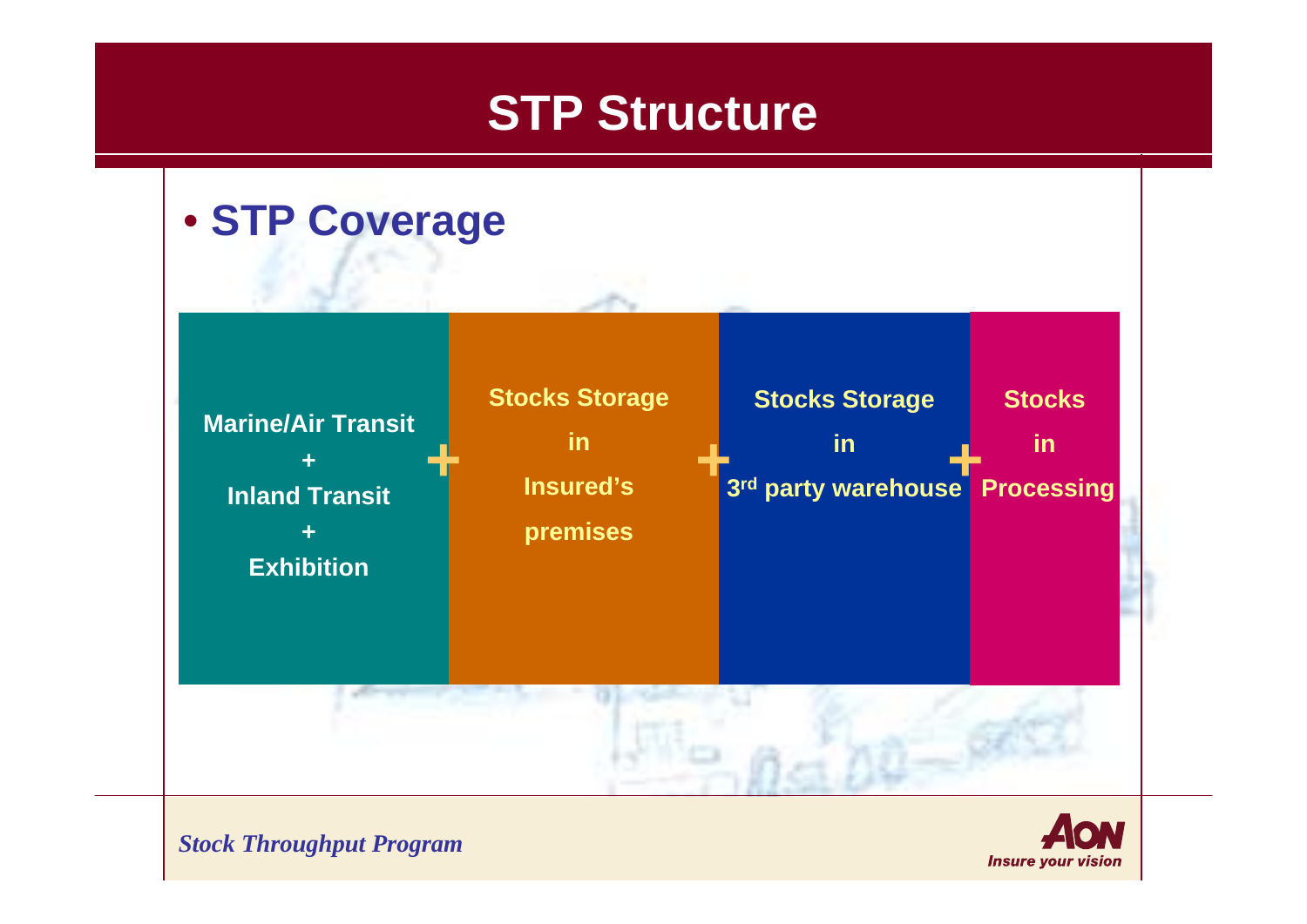#### **Loss is Preventable**

• **Alert of Risk**

- **Application of Best Practice for selection of** 
	- **a trucking company**
	- **a warehosue**
	- **Transit security**
- **A Professfional Risk Consultant**

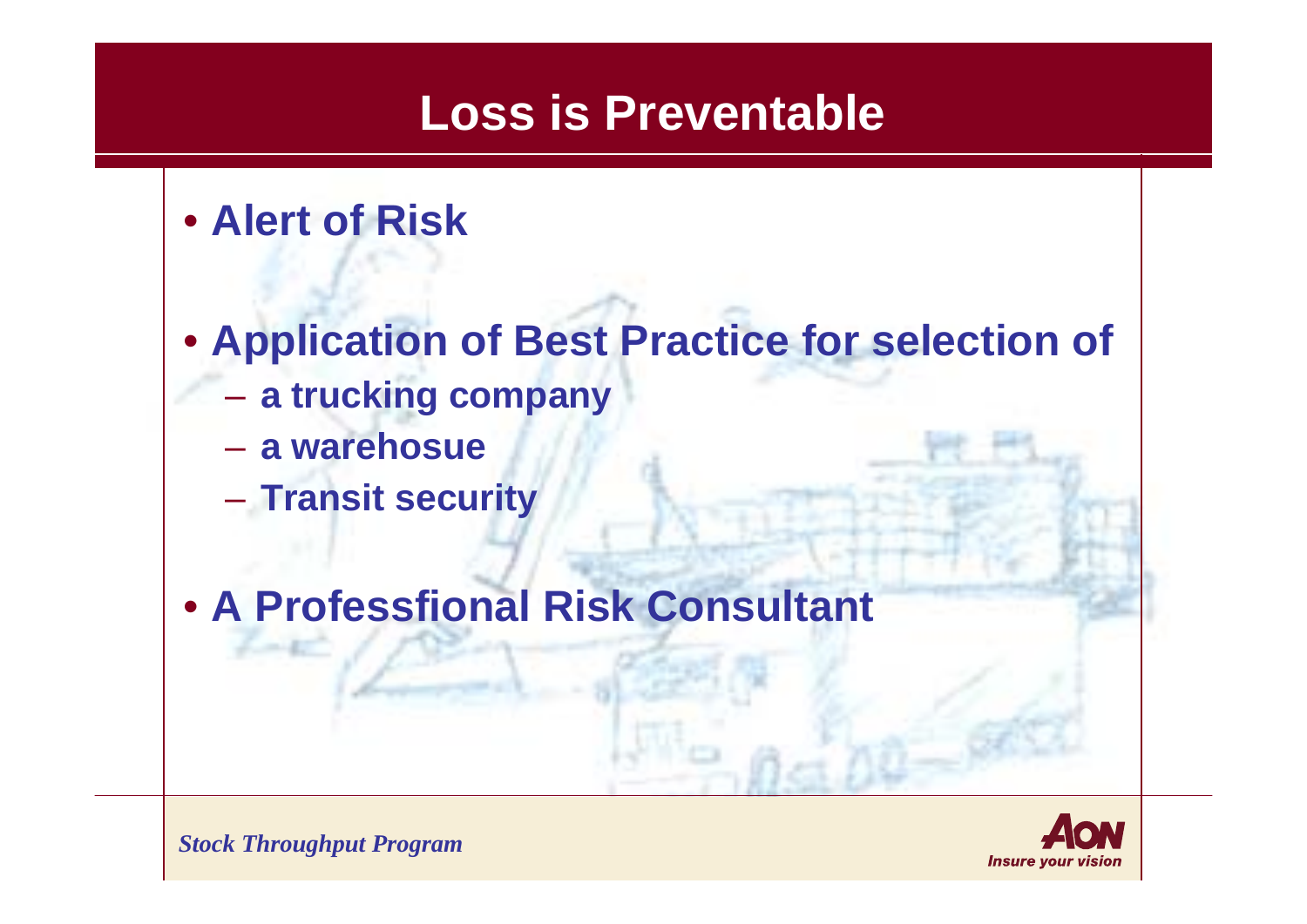#### **You Can Contact Us**

*Aon-Cofco Insurance Brokers Co., Ltd. Tel: 86 21 50498333*

**Shelley Wu Email : shelly\_wu@aon-cofco.com.cn**

*Aon Risk Services Taiwan Ltd. Tel: 886 2 2325 2221*

**Sunny Chen / Ext 306 Email : sunny\_chen@aon-asia.com**